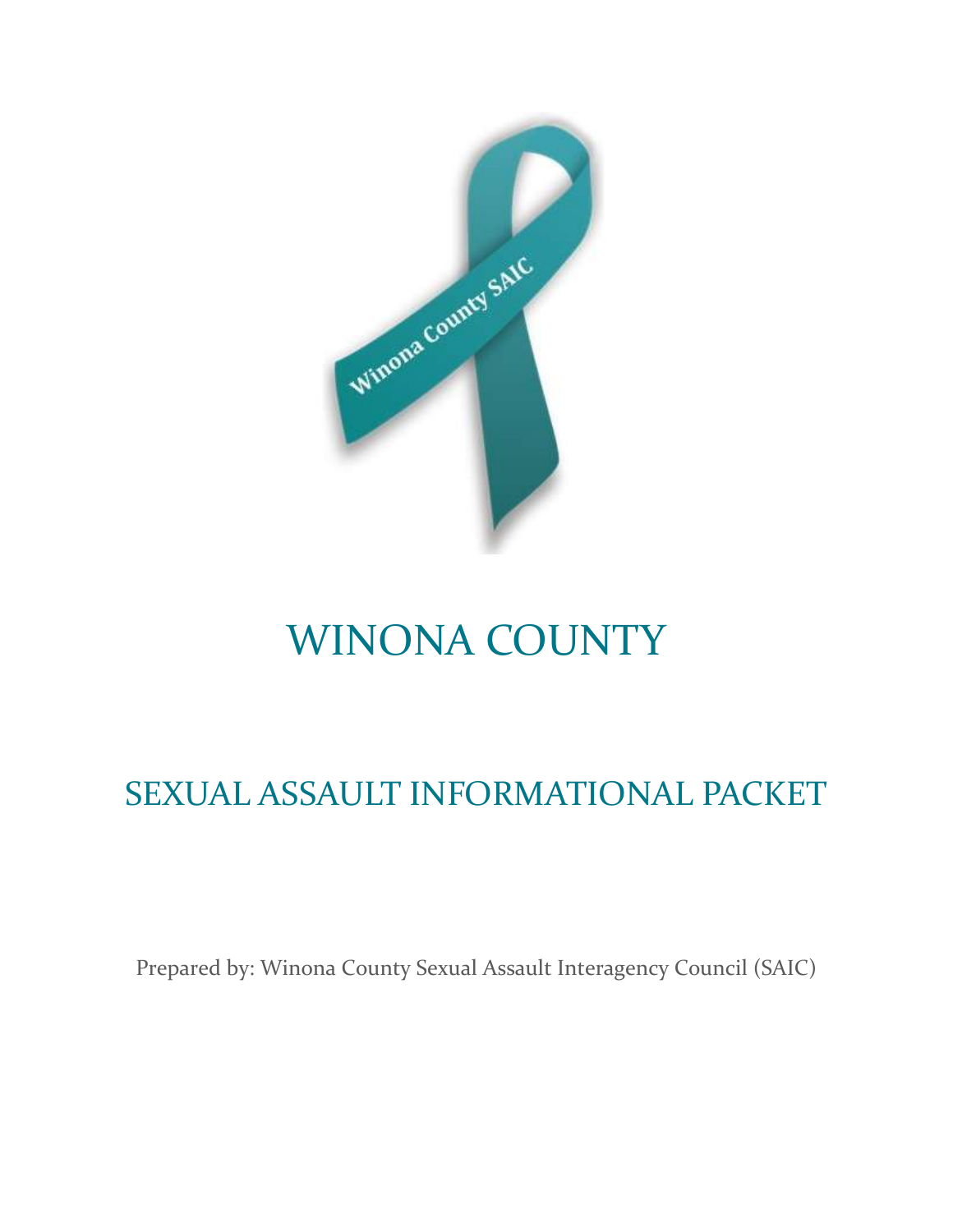#### WINONA COUNTY SEXUAL ASSAULT INTERAGENCY COUNCIL (SAIC)

"Our mission is to coordinate an effective interagency and community response to sexual assault, serving all victims and seeking justice"

- − The Winona County SAIC is comprised of various agencies who respond to incidents of sexual assault. These agencies include law enforcement agencies, prosecutors, human and social service professionals, victim advocates, medical staff and local university staff. The council strives to improve the criminal justice system response to sexual violence.
- The Winona County SAIC is one of twelve teams across the State of Minnesota. The team formed in 1998 and has been continually working on improving the community and system response to sexual violence.

#### WINONA COUNTY SAIC TEAM:

- Winona Police Department
- Winona County Sheriff's Office
- St. Charles Police Department
- Lewiston Police Department
- Goodview Police Department
- Winona County Attorney's Office
- Winona Department of Human Services
- Women's Resource Center of Winona
- Winona State University
- St. Mary's University of Minnesota
- Minnesota State College Southeast
- SEMCAC
- Minnesota Department of Corrections
- Winona Health Emergency Department
- Family and Children's Center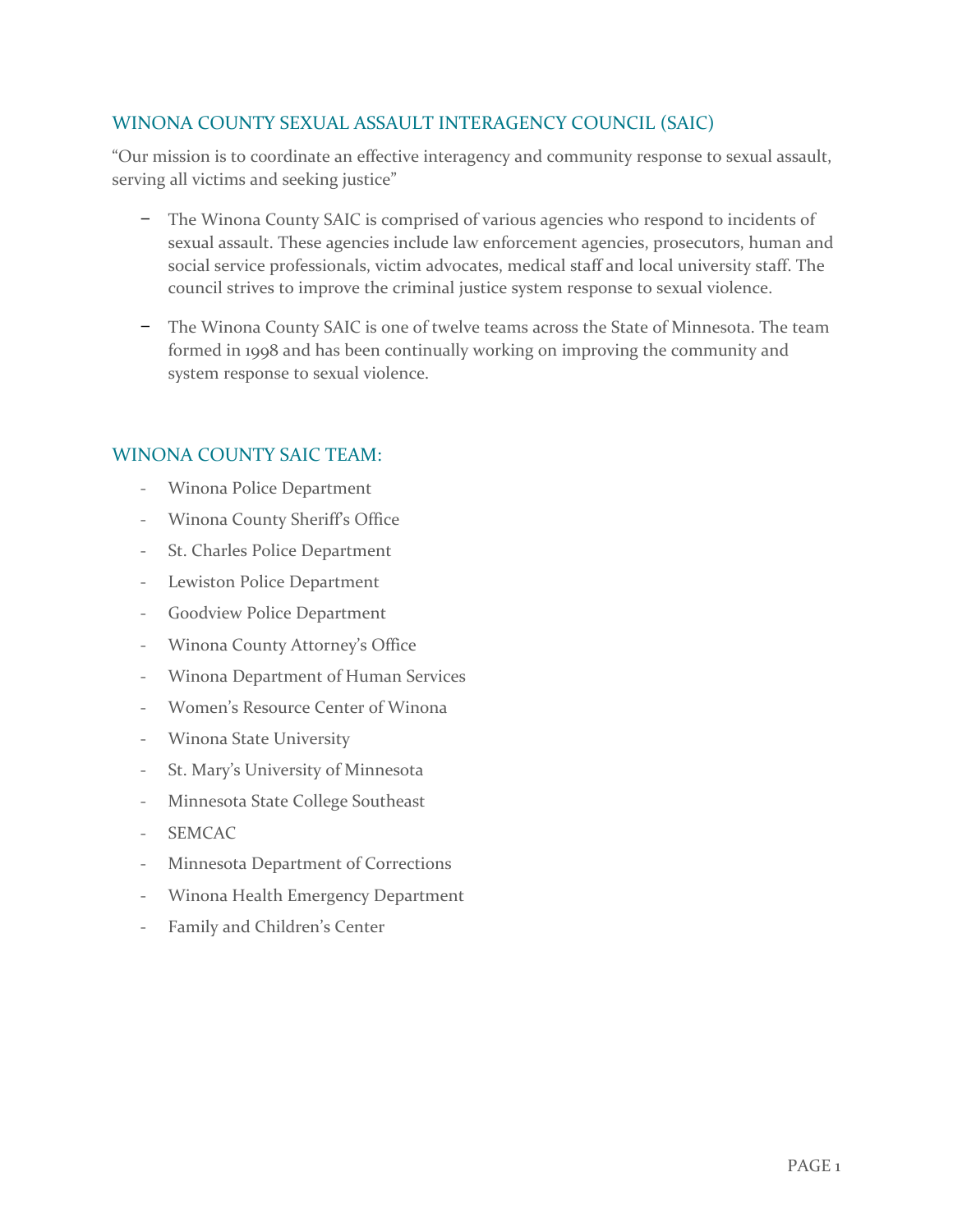#### **DEFINITIONS**

**Sexual Assault:** Any sexual act directed against another person, against that person's will or where the victim is incapable of giving consent. This includes rape, sodomy, sexual assault and fondling.

**Sexual Harassment:** Unwelcome sexual advances, requests for sexual favors and other unwanted conduct of sexual nature.

**Consent:** Consent requires words or conduct indicating a freely given agreement to participate in sexual activities. Consent does not mean the existence of a prior or current relationship between people or that one failed to resist a particular sexual assault. A person who is incapacitated or physically helpless cannot consent to a sexual act.

#### WHAT TO DO IF YOU ARE ASSAULTED

If you have been sexually assaulted, you may consider the following:

- Make sure you are in a safe place
- Contact a friend or family member you trust or call an advocate (Advocacy Center of Winona @ 507-452-4440 or 24 hour crisis line @ 507-452-4453)
- Seek medical attention
- If you wish to report, contact your local law enforcement agency (Winona County Dispatch 507-457-6491)

When a sexual assault occurs, evidence collection can be crucial. To preserve any evidence follow these recommendations:

- If possible, keep clothing and avoid washing
- If possible, refrain from showering or eating and drinking
- If possible, do not rearrange or clean up the place where the assault occurred

#### HOW TO HELP SOMEONE WHO HAS BEEN SEXUALLY ASSAULTED

Consider the following guidelines:

- Believe the victim/survivor.
	- o Statements such as "I believe you." and "It wasn't your fault" can be helpful.
- Make sure they feel safe in their location.
- Do not blame the victim/survivor: It is very common for the victim/survivor of a sexual assault to blame themselves. Reassure them that the assault is not their fault.
- Listen to the victim/survivor: Try to understand what the victim/survivor may be going through. Do not interrupt. Ask what the victim/survivor might need from you.
- Stay with the victim/survivor.
- Let the victim/survivor make their own decisions.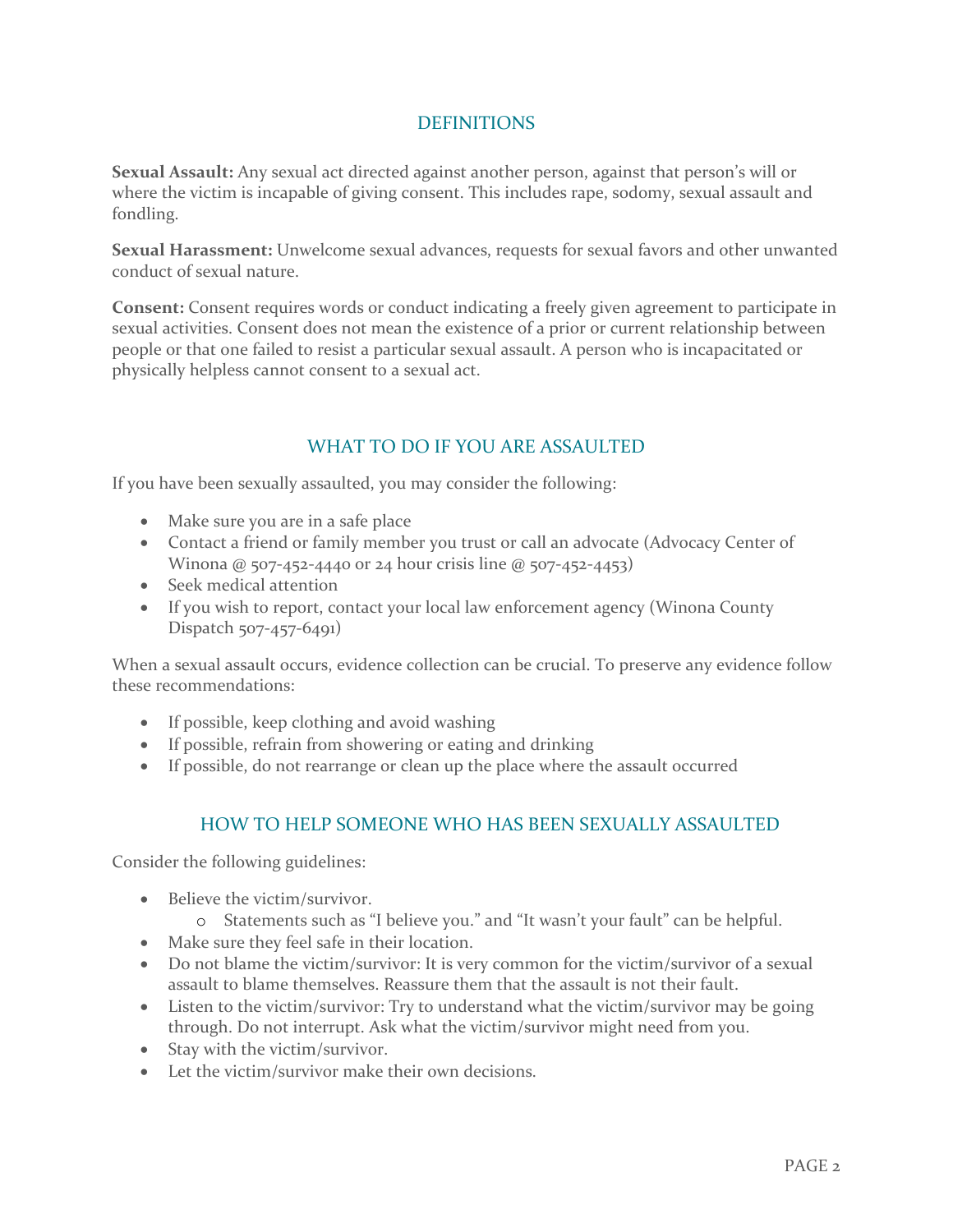#### VICTIM RIGHTS IN MINNESOTA

Rights to be Notified of…

- Victim rights
- Changes in court schedule if you are asked to testify
- Contents of plea agreements
- Final disposition of the case

Rights to Participate in Prosecution…

- Right to request a speedy trial
- Right to have input in pre-trial diversion
- Right to object to plea agreements
- Right to present a victim impact statement
- Right to be present at plea and sentencing hearings

Rights to Protection from Harm…

- Right to a secure waiting area during court proceedings
- Right to request identifying information be withheld in open court
- Right to request HIV testing of an offender in a sexual assault case
- Employers may not discipline or dismiss victims who are called to testify in court
- Tampering with a witness is a crime and should be reported

Right to Apply for Financial Assistance…

 Victims may be eligible for financial assistance from the State or the offender if they have suffered an economic loss as a result of the crime

#### MEDICAL FORENSIC EXAM INFORMATION

In Minnesota, victims of sexual assault who have an evidentiary exam done for the purpose of gathering evidence of sexual assault need not pay for that service. Minnesota Statute § 609.35.

The exam is designed to capture any physical evidence, such as hair, fibers, bodily fluids from the assailant, as well as to note any observable injury or trauma. The goal of the exam is to locate and preserve anything that will prove an assault occurred and identify a suspect. The kit may be processed by the Bureau of Criminal Apprehension (BCA) at the time the victim decides to make a report to law enforcement. At the time of an exam, medical personnel will also screen for and provide treatment for medical conditions that may require treatment, such as sexually transmitted infections, pregnancy, and physical trauma. The statute is specific to costs of evidence collection but not treatment of injury.

In Minnesota, the county in which the assault occurred is responsible for covering the cost of the exam when evidence is collected from the exam. The victim does not have to report the assault to law enforcement in order for the county to pay. The covered costs include, but are not limited to: full cost of the rape kit examination, associated tests relating to the complainant's sexually transmitted disease status, and pregnancy status.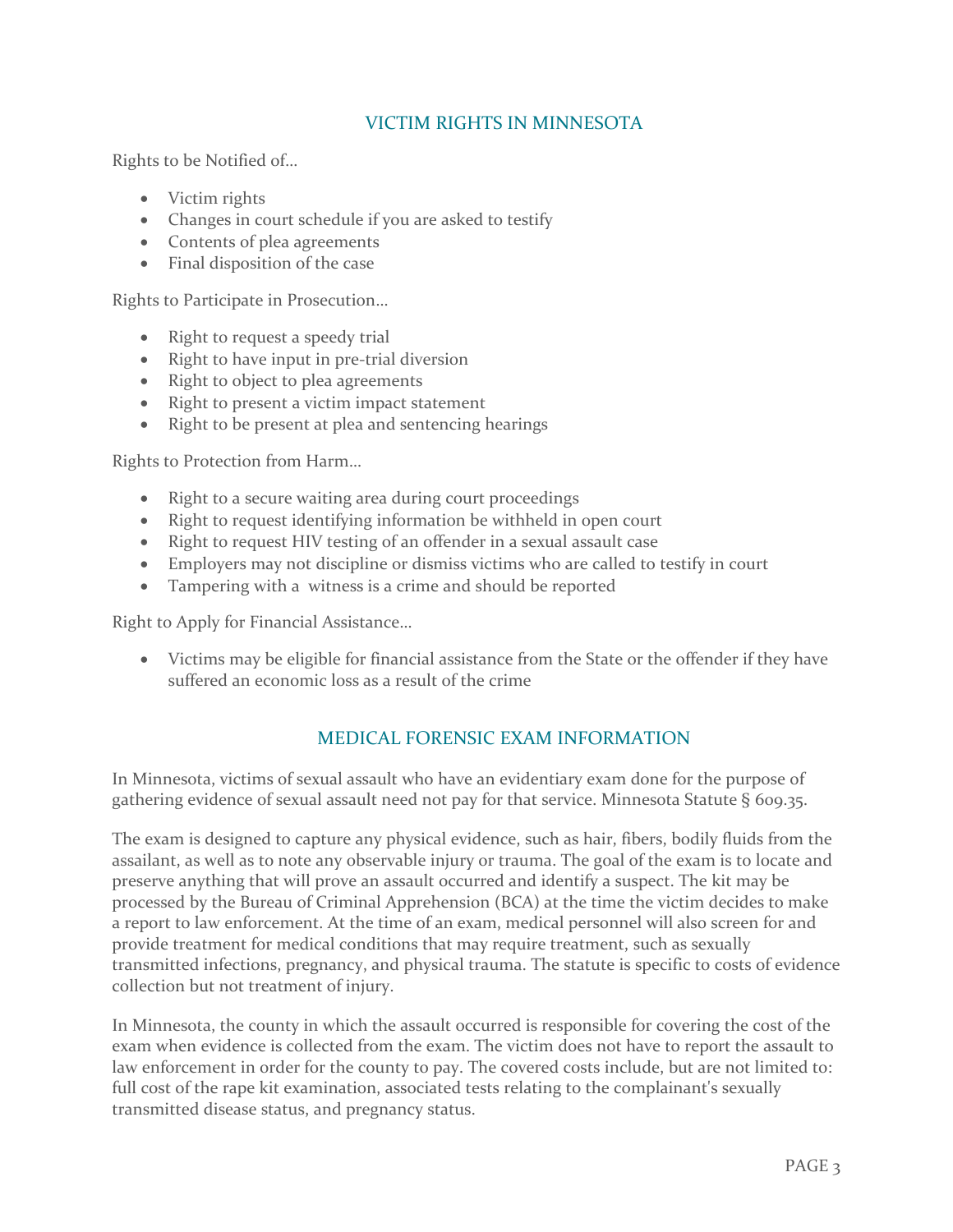### CRIMINAL COURT SYSTEM FLOW CHART

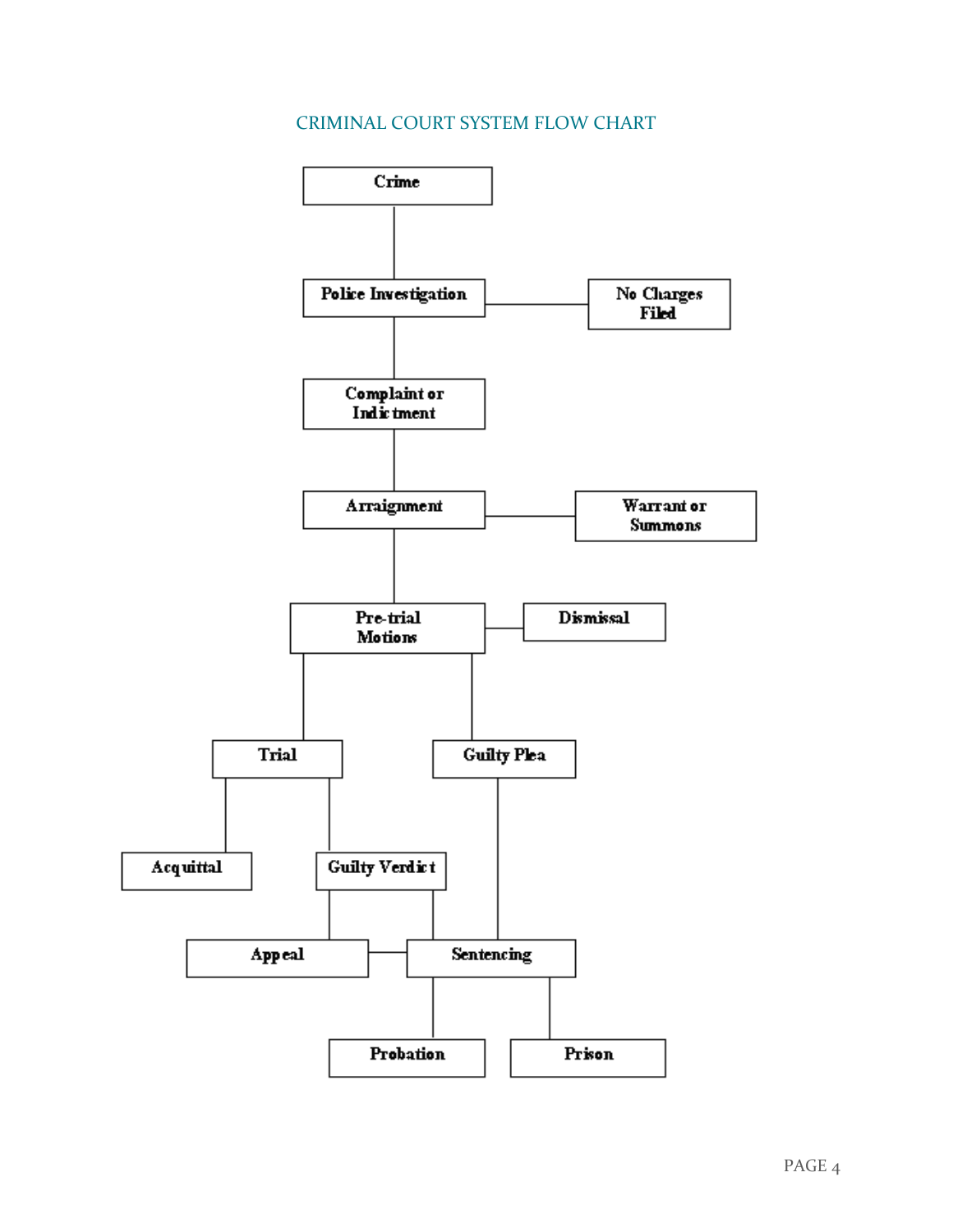#### CRIMINAL COURT SYSTEM GLOSSARY OF TERMS

**Crime -** A crime is an act which could be punishable by county jail and/or state prison.

**Police Investigation -** When a crime is reported to police, they will likely conduct an investigation by interviewing those involved and by gathering physical evidence and photographs.

**No Charges Filed -** After police complete an investigation, they will normally send the reports to the prosecutor for review. If the police have not identified a suspect, or if it appears that there is insufficient evidence to convict any suspect, the prosecutor may decline to file charges against anyone.

**Complaint -** Once the police complete an investigation, the prosecutor will review the police reports and decide whether a crime should be charged. This is normally done when the prosecutor drafts a complaint, listing a summary of the events that took place and naming the criminal offenses the person is said to have committed.

**Summons -** More often than not, a summons is issued informing the suspect that he or she has been charged with a crime, and informing him or her that they must appear in court on a certain date.

**Warrant -** If the suspect fails to show up for court, the court may issue a warrant, which allows the suspect to be arrested by law enforcement.

**Pre-trial Motions -** During the series of court appearances, a criminal defendant may make motions to "suppress" (or exclude from evidence) certain pieces of evidence collected during the police investigation. The defendant might also ask the court to dismiss the charges. These motions are based on either the legal restrictions on what police can do when investigating, or the rules of evidence admissible in court, or other limitations in the law.

**Dismissal -** If it becomes clear that the prosecutor cannot prove the criminal case, the charges might be dismissed. Whether charges may be brought again in the future depends upon the circumstances, but the criminal proceedings are over unless new charges are brought.

**Guilty Plea –** Some criminal defendants plead "guilty" to some crime after being charged by the prosecutor. The defense attorney and prosecutor will have plea negotiations, where they try to reach a fair result, and will usually agree on what crime the defendant will plead guilty to and a set range of sentencing options to argue to the court.

**Trial -** The defendant may choose to plead "not guilty," and has a right to demand a trial to determine whether he or she is guilty. At the trial, the prosecutor will call witnesses to testify in person. The prosecutor will also present the other evidence and photographs obtained by the police. It must be proven to the jury or judge beyond a reasonable doubt.

**Acquittal -** If the judge or the jury decide that the case has not been proven beyond a reasonable doubt, the defendant will be acquitted. This means that the defendant has been found "not guilty."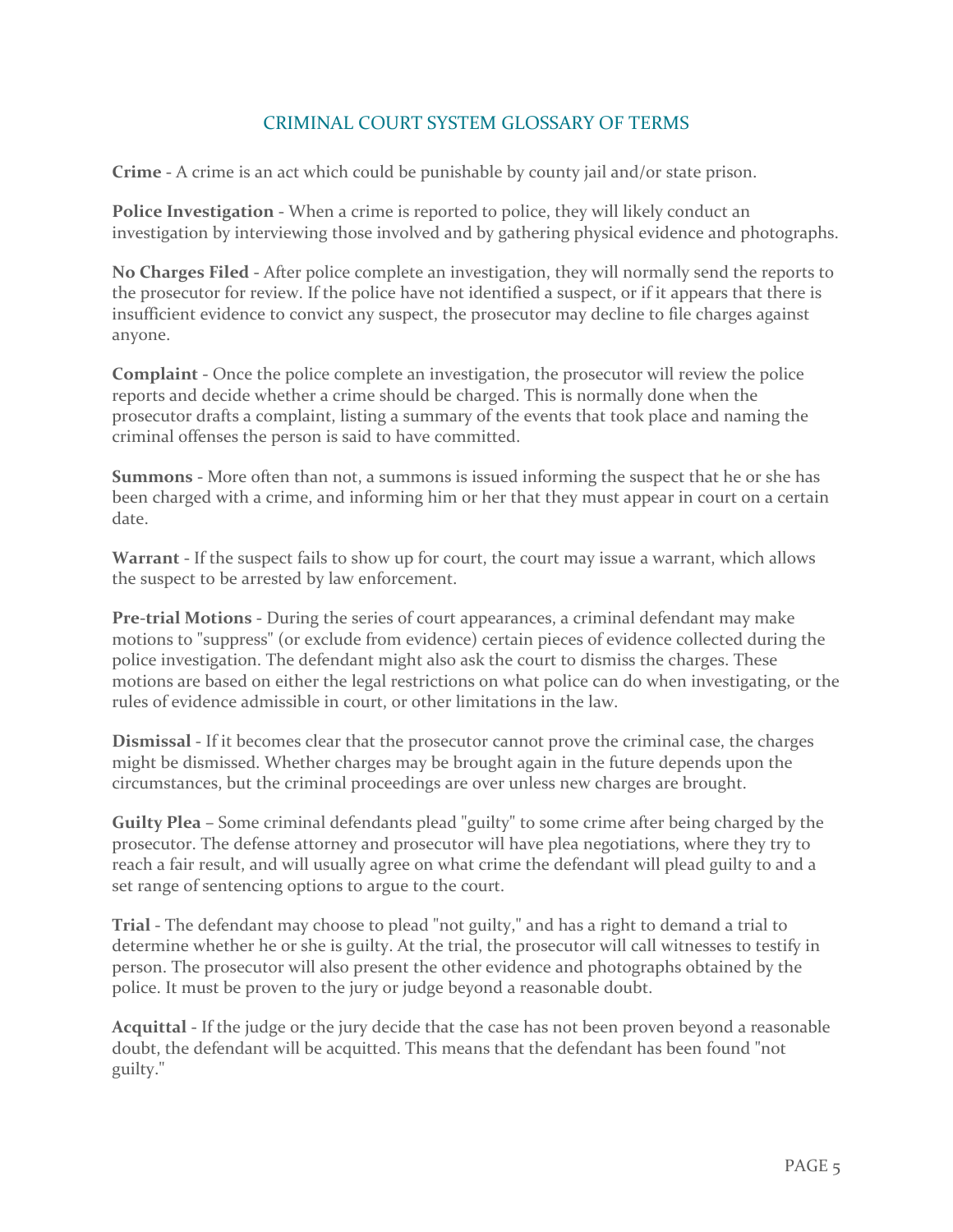**Guilty Verdict -** If the judge or the jury believe that the prosecutor has proven the case beyond a reasonable doubt, the defendant will be convicted. This means that he or she has been found "guilty."

**Sentencing -** If the defendant is found guilty, or pleads guilty, the judge will decide upon a sentence that the defendant must serve.

**Appeal -** A defendant has the right to appeal to a higher court about either the conviction itself, or the sentence that was imposed. The Court of Appeals will review and determine whether any mistakes were made which were serious enough to require a new trial or a new sentencing.

**Prison -** The judge may sentence the defendant a prison term. If the defendant goes to prison, he or she will likely serve approximately  $2/3$  of the sentence in prison, with  $1/3$  the sentence on supervised release after release from prison.

**Probation -** The judge may sentence the defendant to go on probation. While on probation, the defendant will have to meet certain requirements.

## CIVIL COURT SYSTEM

Sexual assaults are violations of civil law as well as criminal law. Some people turn to civil court as an option for winning money or to keep the offender from having contact with the victim/survivor.

Suing for Damages in Civil Court - This means that when an individual has been sexually assaulted, he or she may sue for damages in civil court as well as reporting to law enforcement for a criminal investigation. A big difference between criminal and civil court is that the burden for winning civil damages is lower (a preponderance of evidence) than in criminal court (proof beyond a reasonable doubt).

When a person sues civilly, the purpose is to win money damages from the offender to pay for medical or counseling bills, lost wages, pain and suffering, and possibly as a means of punishing the offender by ordering payment of money. For this reason, civil attorneys will usually only sue an offender who has the ability to pay large sums of damages, as the attorney's fee is based on the money damage award. Thus, only a small percentage of cases of sexual assault result in a civil court proceeding as well.

Harassment Restraining Order and Order for Protection - Another form of civil remedy besides suing for damages is to obtain a harassment restraining order (HRO) or order for protection (OFP). The purpose of these documents is to have a court order that the offender have no contact with the victim/survivor, including staying away from the residence or work place. Violation of these orders is a crime, with the punishment depending upon whether the offender has violated similar orders in the past.

An HRO is used where there is little or no relationship between the offender and the victim/survivor. Thus, when they live in separate households or have been dating for a short time, an HRO is probably appropriate. An OFP is used where the two people live in the same household, have a child in common, or have a significant dating relationship.